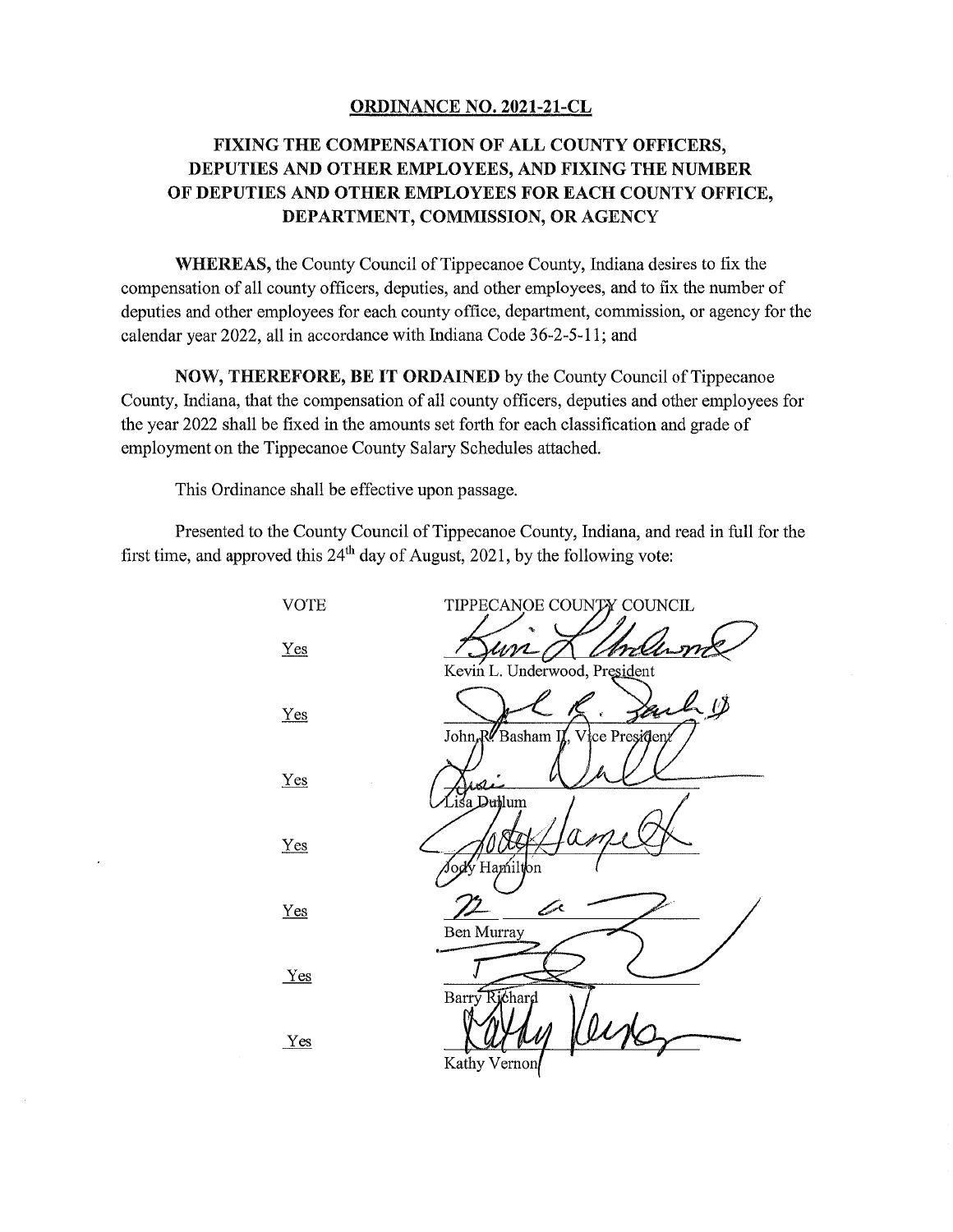ATTEST:

ariba 18 An A .J Robert A. Plantenga, Tippecanoe County Auditor

Presented to the County Council of Tippecanoe County, Indiana, and read in full for the second time, and approved this 14th<sup>th</sup> day of September, 2021, by the following vote:

**VOTE** TIPPECANOE COUNTY COUNCIL  $\mathsf{V}$ <u>Court Malla</u> John R. Basham I, Vice President Lisa-Dullum Jødy Hamilton li Ben Murray BarryRichard Kathy Vernor

**ATTEST:** 

<u>W</u> /W.L

Robert A. Plantenga, Tippecanoe Coupty Auditor

*(Note: 2022 Salary Grids will* be *attached)*